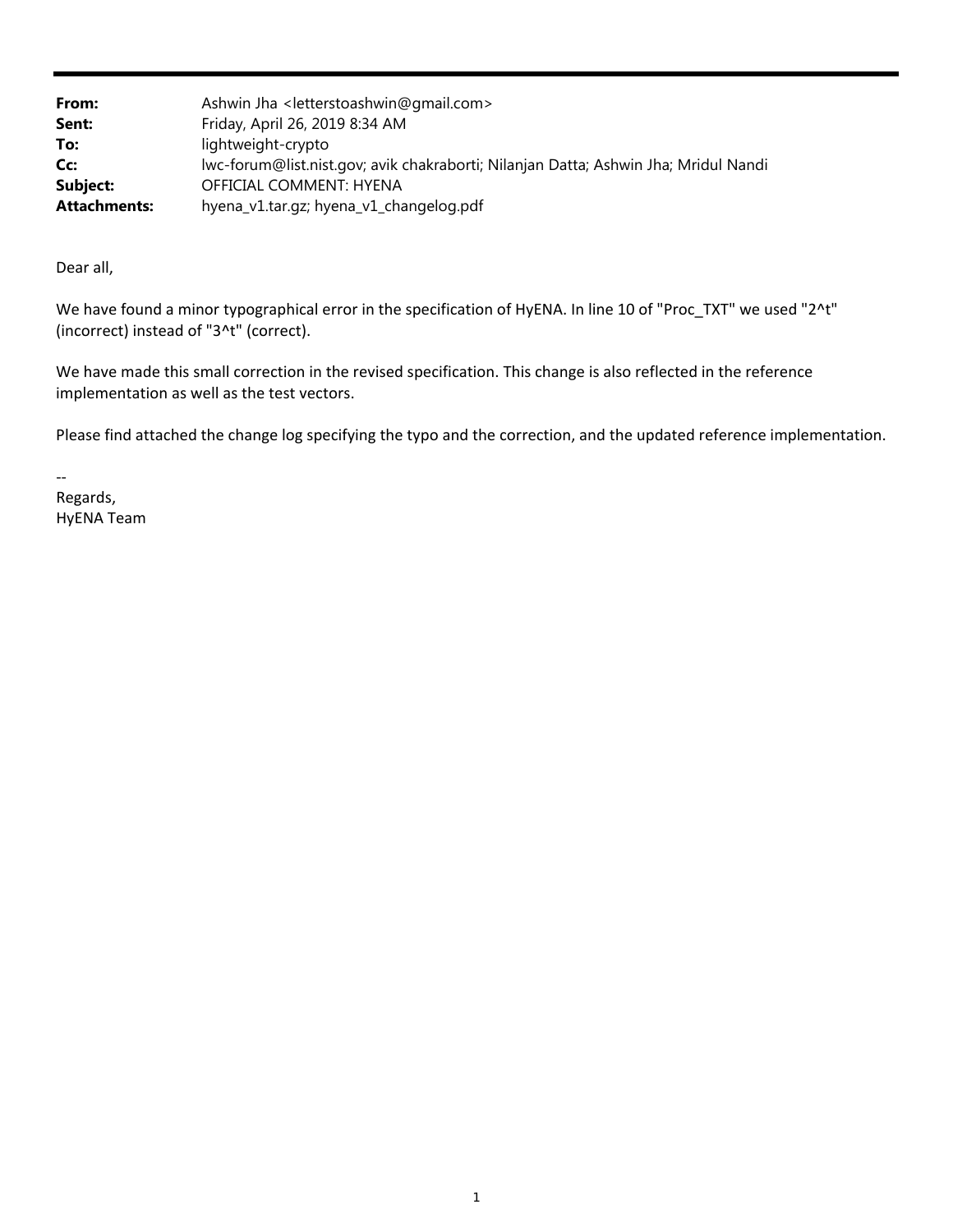# Change Log to HyENA

## Avik Chakraborti, Nilanjan Datta, Ashwin Jha and Mridul Nandi

#### April 26, 2019

We have found a minor typo in the specification as given in Figure 2.4, where we had written 2 instead of 3. The exact modification is given below:

Algorithm  $PROC-TXT(X, \Delta, D, \text{dir}),$  Line 10: " $\Delta \leftarrow 3^t \odot \Delta$ " (correct version) instead of " $\Delta \leftarrow 2^t \odot \Delta$ " (incorrect version).

Corresponding modification is also reflected in the reference implementation and test vectors.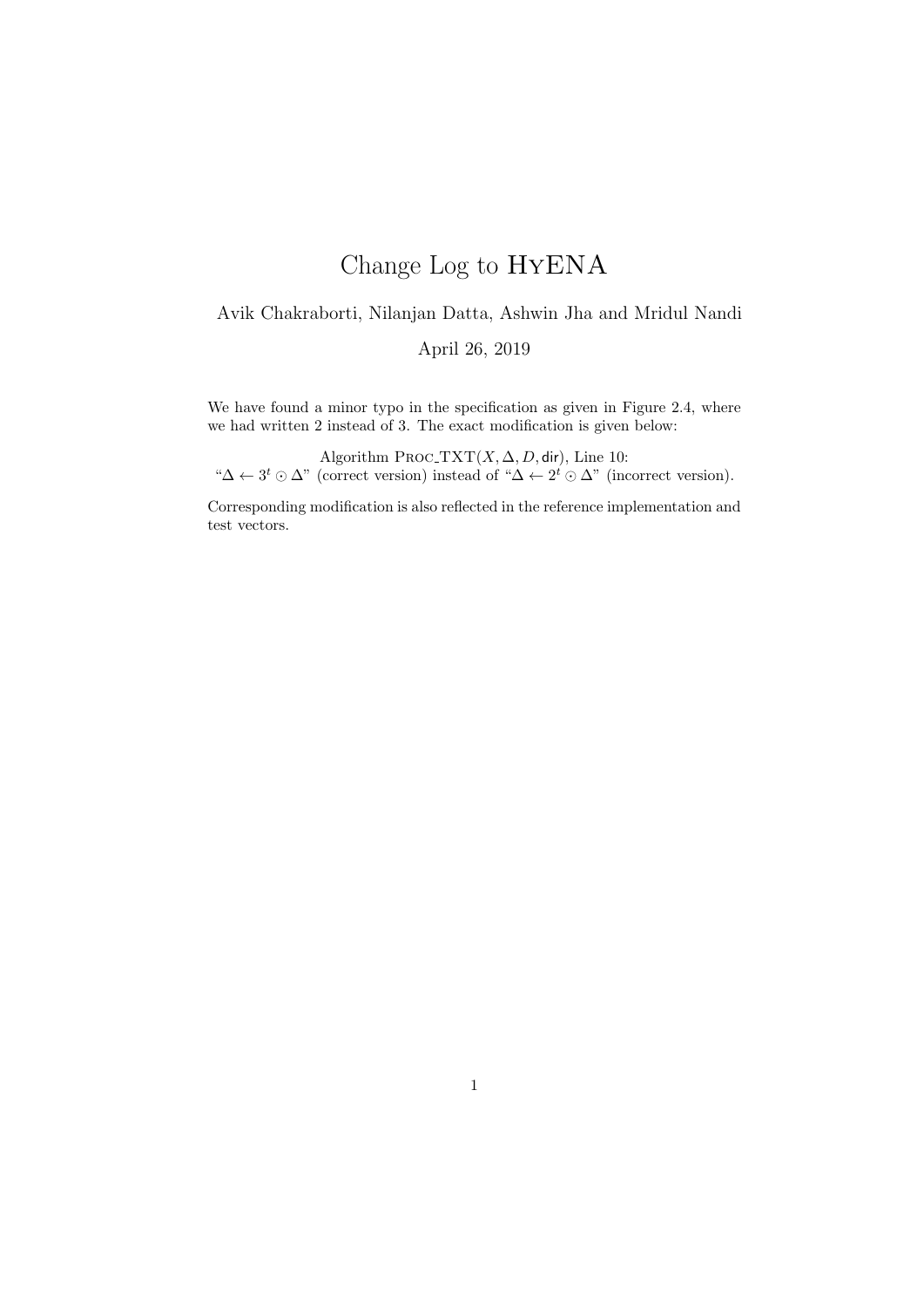| From:    | Thomas Peyrin (Assoc Prof) <thomas.peyrin@ntu.edu.sq></thomas.peyrin@ntu.edu.sq>    |
|----------|-------------------------------------------------------------------------------------|
| Sent:    | Friday, April 26, 2019 10:52 AM                                                     |
| To:      | Ashwin Jha; lightweight-crypto                                                      |
| Cc:      | Iwc-forum@list.nist.gov; avik chakraborti; Nilanjan Datta; Ashwin Jha; Mridul Nandi |
| Subject: | RE: [Iwc-forum] OFFICIAL COMMENT: HYENA                                             |

Hi Ashwin,

 Your typo is not only present in your reference implementation and in your algorithm description of Figure 2.4, but also in the figure description 2.1, no ?

Cheers,

Thomas.

‐‐‐‐‐Original Message‐‐‐‐‐

 From: Ashwin Jha [mailto:letterstoashwin@gmail.com] Sent: Friday, 26 April, 2019 20:34 Cc: lwc‐forum@list.nist.gov; avik chakraborti <avikchkrbrti@gmail.com>; Nilanjan Datta <nilanjan\_isi\_jrf@yahoo.com>; Ashwin Jha <ashwin.jha1991@gmail.com>; Mridul Nandi <mridul.nandi@gmail.com> Subject: [lwc‐forum] OFFICIAL COMMENT: HYENA To: lightweight‐crypto@nist.gov

Dear all,

 We have found a minor typographical error in the specification of HyENA. In line 10 of "Proc\_TXT" we used "2^t" (incorrect) instead of "3^t" (correct).

 We have made this small correction in the revised specification. This change is also reflected in the reference implementation as well as the test vectors.

Please find attached the change log specifying the typo and the correction, and the updated reference implementation.

‐‐ HyENA Team Regards,

\_\_\_\_\_\_\_\_\_\_\_\_\_\_\_\_\_\_\_\_\_\_\_\_\_\_\_\_\_\_\_\_

‐‐

 To unsubscribe from this group, send email to lwc‐forum+unsubscribe@list.nist.gov Visit this group at https://groups.google.com/a/list.nist.gov/d/forum/lwc‐forum ‐‐‐

 You received this message because you are subscribed to the Google Groups "lwc‐forum" group. To unsubscribe from this group and stop receiving emails from it, send an email to lwc‐forum+unsubscribe@list.nist.gov.

 CONFIDENTIALITY: This email is intended solely for the person(s) named and may be confidential and/or privileged. If you are not the intended recipient, please delete it, notify us and do not copy, use, or disclose its contents. Towards a sustainable earth: Print only when necessary. Thank you.

‐‐

To unsubscribe from this group, send email to lwc‐forum+unsubscribe@list.nist.gov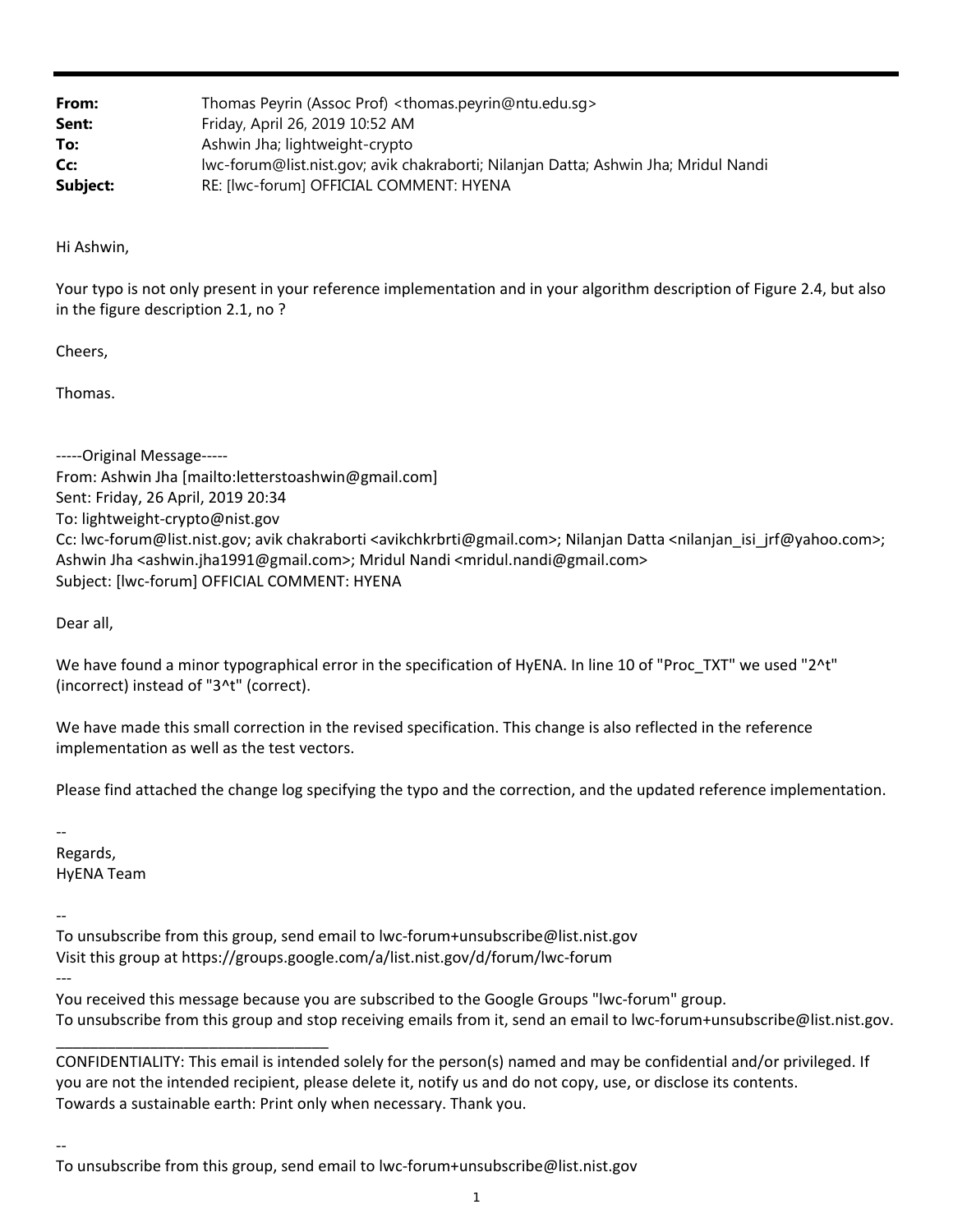| From:<br>Sent:<br>To:<br>Cc:<br>Subject:                                                                                                                                                                                                                                                                                                                                                                                                                                                                                                                         | Mridul Nandi <mridul.nandi@gmail.com><br/>Friday, April 26, 2019 11:00 AM<br/>Thomas Peyrin (Assoc Prof)<br/>Ashwin Jha; lightweight-crypto; lwc-forum@list.nist.gov; avik chakraborti; Nilanjan Datta; Ashwin Jha<br/>Re: [lwc-forum] OFFICIAL COMMENT: HYENA</mridul.nandi@gmail.com> |  |
|------------------------------------------------------------------------------------------------------------------------------------------------------------------------------------------------------------------------------------------------------------------------------------------------------------------------------------------------------------------------------------------------------------------------------------------------------------------------------------------------------------------------------------------------------------------|-----------------------------------------------------------------------------------------------------------------------------------------------------------------------------------------------------------------------------------------------------------------------------------------|--|
| Dear Thomas,                                                                                                                                                                                                                                                                                                                                                                                                                                                                                                                                                     |                                                                                                                                                                                                                                                                                         |  |
| right                                                                                                                                                                                                                                                                                                                                                                                                                                                                                                                                                            | Thanks for pointing out the issue in the figure  yes, you are<br>This has to be reflected in the figure, too We will<br>circulate the revised document in the forum                                                                                                                     |  |
| Thanks and regards,<br><b>Mridul Nandi</b><br><b>Associate Professor</b><br>Indian Statistical Institute<br>Kolkata                                                                                                                                                                                                                                                                                                                                                                                                                                              |                                                                                                                                                                                                                                                                                         |  |
| $\,>\,$<br>> Hi Ashwin,<br>><br>also in the figure description 2.1, no?<br>$\,>\,$                                                                                                                                                                                                                                                                                                                                                                                                                                                                               | On Fri, Apr 26, 2019 at 8:22 PM Thomas Peyrin (Assoc Prof) <thomas.peyrin@ntu.edu.sg> wrote:<br/>&gt; Your typo is not only present in your reference implementation and in your algorithm description of Figure 2.4, but</thomas.peyrin@ntu.edu.sg>                                    |  |
| > Cheers,<br>>                                                                                                                                                                                                                                                                                                                                                                                                                                                                                                                                                   |                                                                                                                                                                                                                                                                                         |  |
| > Thomas.<br>><br>>                                                                                                                                                                                                                                                                                                                                                                                                                                                                                                                                              |                                                                                                                                                                                                                                                                                         |  |
| > -----Original Message-----<br>> From: Ashwin Jha [mailto:letterstoashwin@gmail.com]<br>> Sent: Friday, 26 April, 2019 20:34<br>> To: lightweight-crypto@nist.gov<br>> Cc: lwc-forum@list.nist.gov; avik chakraborti<br>> <avikchkrbrti@gmail.com>; Nilanjan Datta <nilanjan_isi_jrf@yahoo.com>;<br/>&gt; Ashwin Jha <ashwin.jha1991@gmail.com>; Mridul Nandi<br/>&gt; <mridul.nandi@gmail.com><br/>&gt; Subject: [lwc-forum] OFFICIAL COMMENT: HYENA</mridul.nandi@gmail.com></ashwin.jha1991@gmail.com></nilanjan_isi_jrf@yahoo.com></avikchkrbrti@gmail.com> |                                                                                                                                                                                                                                                                                         |  |
| ><br>> Dear all,                                                                                                                                                                                                                                                                                                                                                                                                                                                                                                                                                 |                                                                                                                                                                                                                                                                                         |  |
| ><br>(incorrect) instead of "3^t" (correct).<br>$\geq$                                                                                                                                                                                                                                                                                                                                                                                                                                                                                                           | > We have found a minor typographical error in the specification of HyENA. In line 10 of "Proc_TXT" we used "2^t"                                                                                                                                                                       |  |
| ⋗                                                                                                                                                                                                                                                                                                                                                                                                                                                                                                                                                                | > We have made this small correction in the revised specification. This change is also reflected in the reference<br>implementation as well as the test vectors.                                                                                                                        |  |

 > Please find attached the change log specifying the typo and the correction, and the updated reference implementation.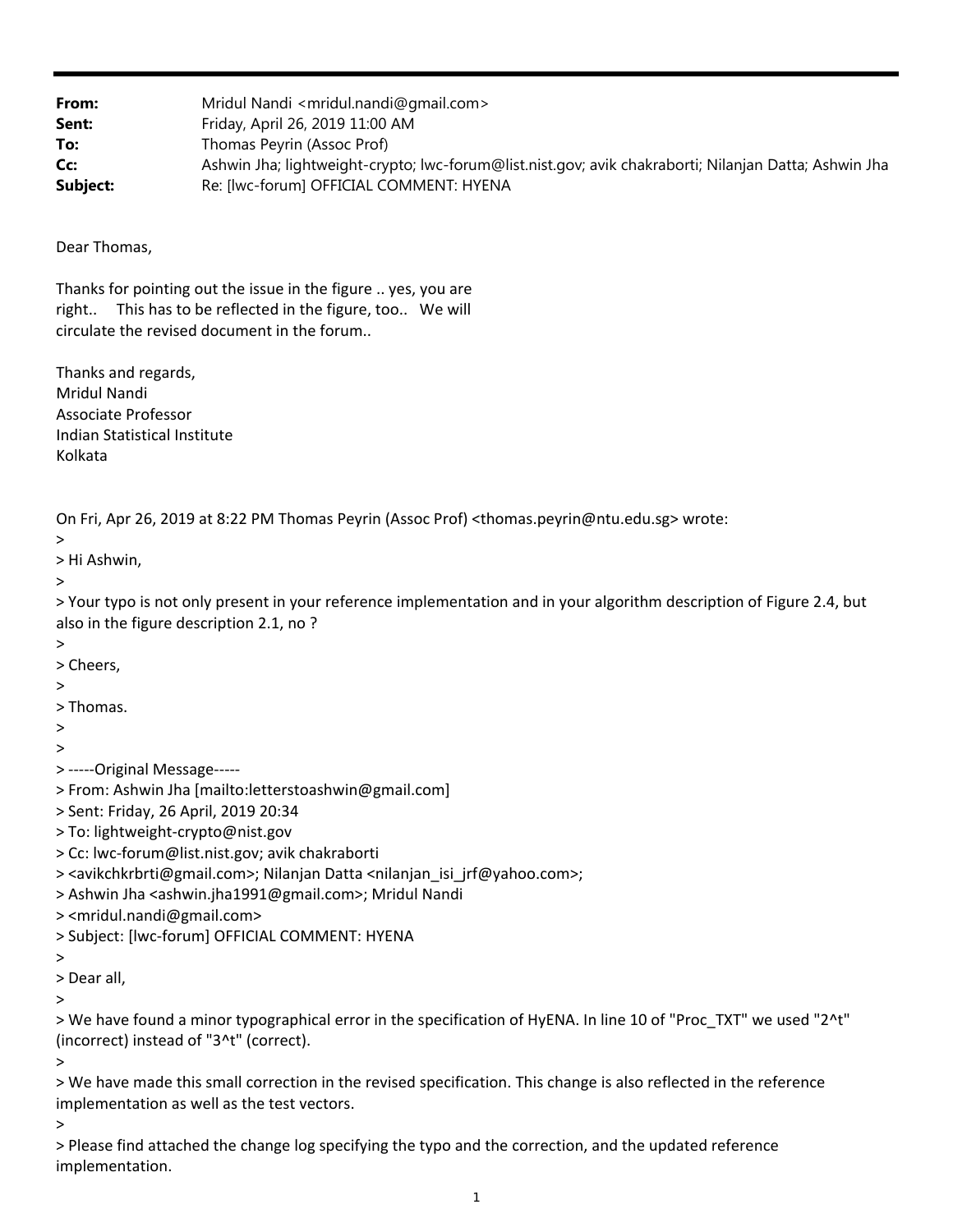| From:               | Ashwin Jha <letterstoashwin@gmail.com></letterstoashwin@gmail.com>      |
|---------------------|-------------------------------------------------------------------------|
| Sent:               | Sunday, April 28, 2019 2:05 PM                                          |
| To:                 | lightweight-crypto                                                      |
| Cc:                 | Iwc-forum@list.nist.gov; avik chakraborti; Nilanjan Datta; Mridul Nandi |
| Subject:            | OFFICIAL COMMENT: HYENA                                                 |
| <b>Attachments:</b> | hyena_v1_spec.pdf; hyena_v1.tar.gz; hyena_v1_changelog.pdf              |

Dear all,

We have a minor modification in the specification of HyENA as given in Figure 2.4, where in Algorithm Proc\_TXT [Line: 10], the value 2^t is replaced by 3^t. Corresponding modification is also reflected in Figure 2.1 and the reference code. Please refer to the attached files for details. The change log can also be found on page 11 of the specification file.

Regards, HyENA Team